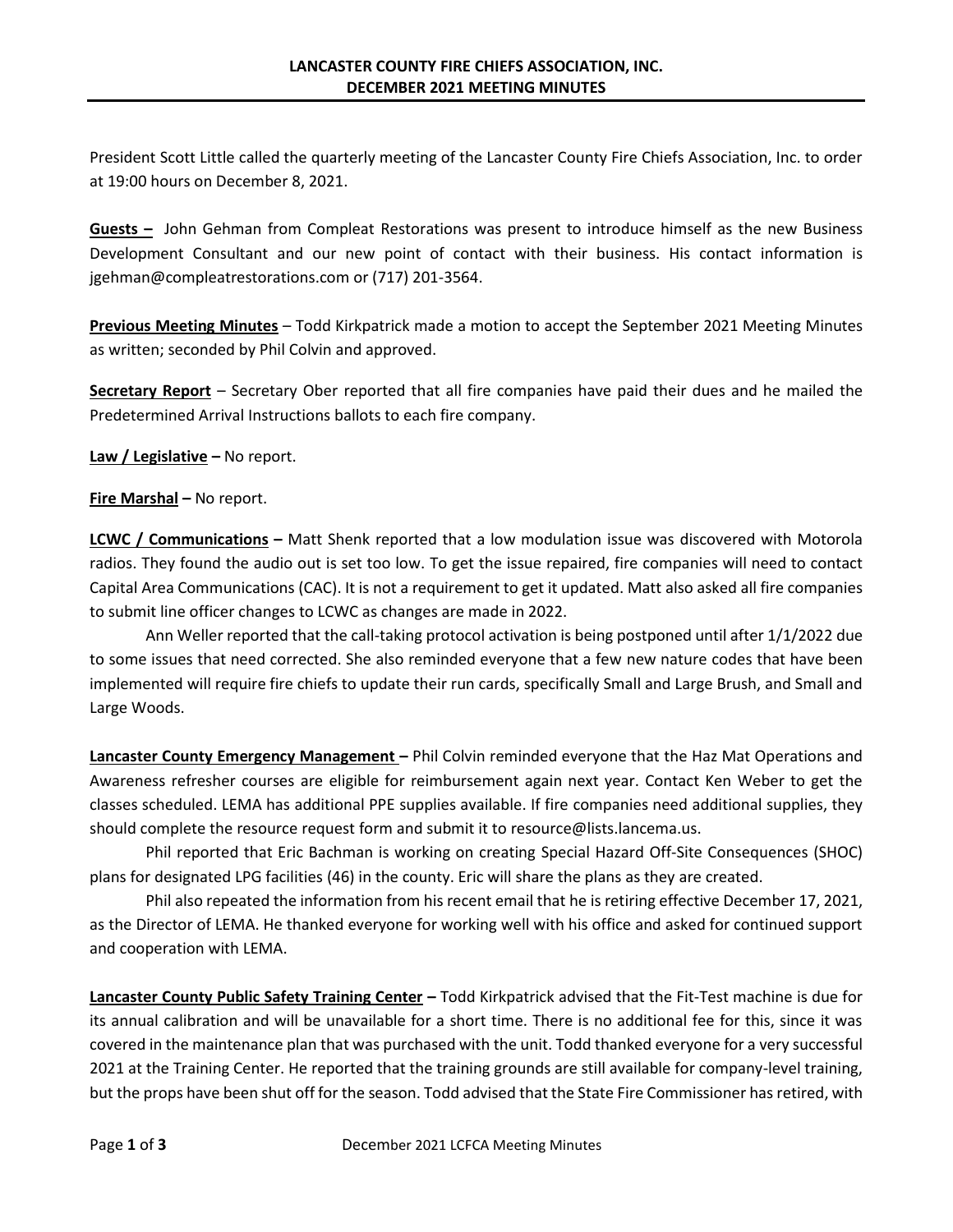the role being filled on an interim basis by Acting Fire Commissioner Thomas Cook. There won't be a permanent appointment of a Fire Commissioner during Governor Wolf's remaining term.

**Lancaster County Fireman's Association –** Randy Gockley advised that Ernie Rojahn has retired as the Editor of the PA Fireman magazine. Greg Leaman is now the Editor. The LCFA has decided to contract out the printing of the magazine due to the high cost of operating the printing press and the business. There will also be an online edition of the magazine in the future. The press and related equipment will be offered for sale.

Randy also reported that the Executive Board has contracted with Helix to assist with a review and analysis of the LCFA as they move forward. There will be a survey being sent soon asking for feedback from members and member companies. The net worth of the LCFA is \$18.3 million and they would like to work with the fire companies, as well as the Chiefs Association, to better serve the county fire service.

**EAST Committee** – No report.

**Golf Tournament** – Rick Harrison spoke about the need for members to step up and assist with the golf tournament next year. Kurt Gehman advised that he stay on to help but would like others to get involved and possibly take over managing the tournament. Kurt spoke about the need to increase the fee per golfer to increase our revenue, and to get more tournament sponsors. Kurt can be reached at kgehman@ekmcconkey.com.

## **Leadership Development (Training) Committee - No report.**

**Radio Advisory Committee –** Chairman Dean Gantz Jr. reported that the committee met recently with leaders from LCWC to discuss current projects. One such project is to improve ways to reduce radio traffic on the hailing channels. Another topic is the naming of Incident Command. This topic will be discussed later in the meeting.

**Readiness Committee –** President Little reported that Mason Brandt will be the new Chairman of this committee, which is tasked with reviewing and updating the Fire Chiefs Handbook.

**Standards Committee –** Brett Fassnacht spoke briefly on the Predetermined Arrival Instructions (PAI) that are being voted on at this meeting. After tonight, a future project is to create an additional component of the PAI specific to the rural areas. Brett also thanked the fire chiefs who have provided information to his survey about the training requirements in place and how staffing counts are determined throughout the county. He would appreciate continued feedback to his survey. Craig Rhineer Jr. reported that the committee is also working to update apparatus standards to modern technology features.

**Sustainment Committee –** Committee Member Mason Brandt reported that the committee will be sending information about a survey to collect information related to the demographics at each fire company to create a baseline of information that will be used to request tax credits from our local school districts. The information is needed to understand the financial impact on the school districts' budgets if the tax credit is implemented.